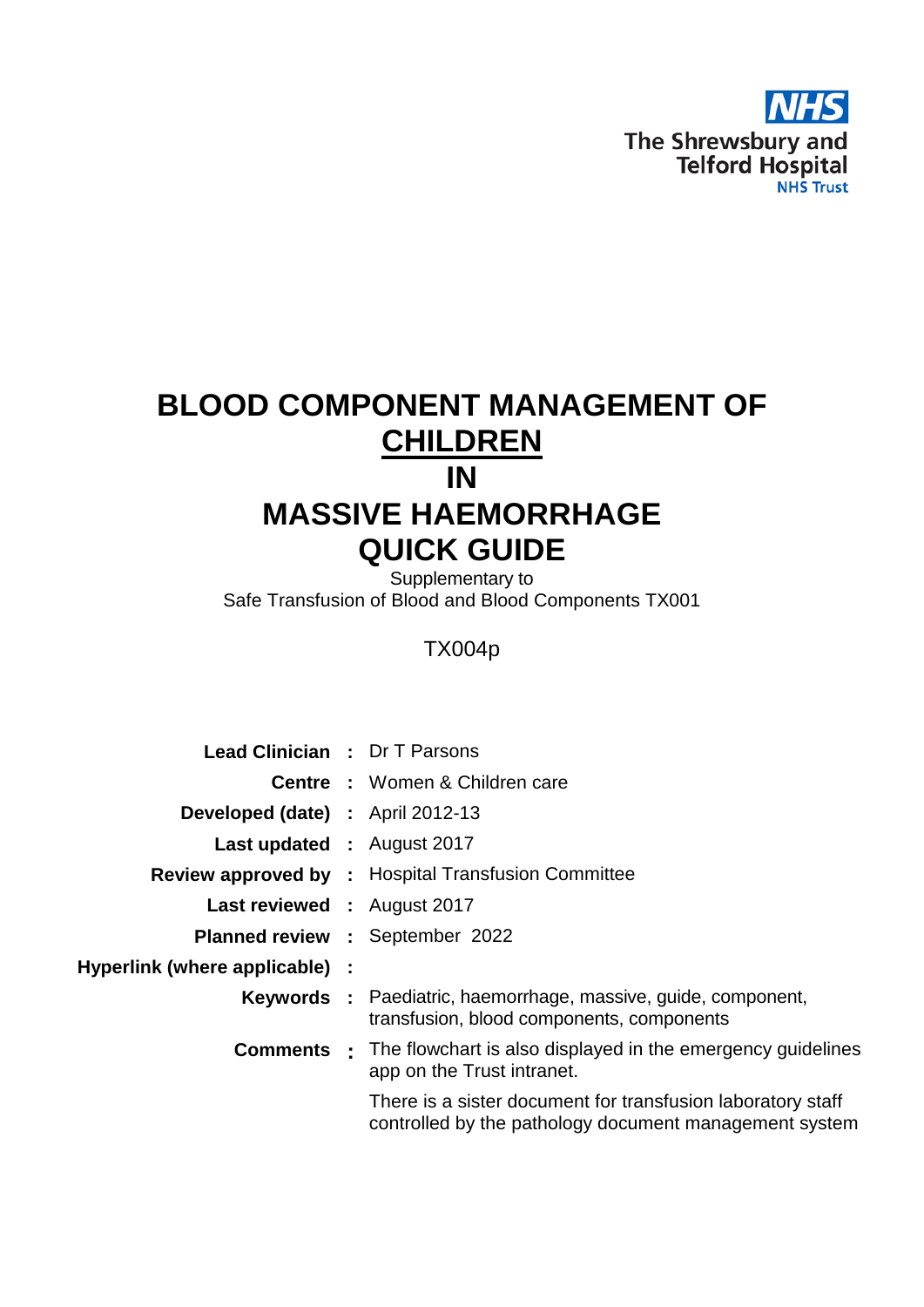| <b>Document Lead/Contact:</b>             | K Cooper, Specialist Practitioner of Transfusion<br>Karen.cooper@sath.nhs.uk                                                                                                                                                                                                                                  |
|-------------------------------------------|---------------------------------------------------------------------------------------------------------------------------------------------------------------------------------------------------------------------------------------------------------------------------------------------------------------|
| Document ID                               | <b>TX004p</b>                                                                                                                                                                                                                                                                                                 |
| Version                                   | 3.02                                                                                                                                                                                                                                                                                                          |
| <b>Status</b>                             | <b>FINAL</b>                                                                                                                                                                                                                                                                                                  |
| Date Equality Impact Assessment completed | <b>XXXXX</b>                                                                                                                                                                                                                                                                                                  |
| <b>Issue Date</b>                         | September 2017                                                                                                                                                                                                                                                                                                |
| <b>Review Date</b>                        | September 2022                                                                                                                                                                                                                                                                                                |
| <b>Distribution</b>                       | A&E resus, ITU and theatre may display the<br>flowchart as a poster. Only the neonatal unit<br>will display and use the specific neonatal<br>flowchart.<br>Please refer to the intranet version for the<br>latest version of this policy.<br>Any printed copies may not necessarily be<br>the most up to date |

## **Location of Copies**

Trust intranet <http://intranet/pathology/transfusion/protocols.asp>

#### **Control and Archive arrangements:**

Documentation control including archiving will be maintained in accordance with the Trusts mandatory guidance on policies and related documents, as stated in the Policy for the Development and Management of Organisation-Wide Documents, Gov 01, version 2, September 2011. Superseded versions will be retained automatically for a minimum of 15 years.

#### **Version history**

| <b>Version</b> | Date           | <b>Author</b> | <b>Status</b> | <b>Comment</b>                                                                                                                                                                                                                                                                                  |
|----------------|----------------|---------------|---------------|-------------------------------------------------------------------------------------------------------------------------------------------------------------------------------------------------------------------------------------------------------------------------------------------------|
| 1.0            | August<br>2012 | K Cooper      | Draft         | Developed and initial draft signed off by Dr<br>Cowley and Dr Powell as transfusion<br>haematologist                                                                                                                                                                                            |
| 2.01           | May 2013       | K Cooper      | Final         | Age range and order volume of<br>components changed to reflect weight<br>ranges, location of emergency Oneg blood.<br>Mention of phase 1 and 2                                                                                                                                                  |
| 3.0            | Jan 2015       | K Cooper      | Final         | Flowchart changed to mirror that issued by<br>the west midlands critical care network and<br>the policy amended accordingly $-$ change<br>initial call to switchboard, use of<br>t٥<br>flashcards issued to key people managing<br>the haemorrhage which lists their actions                    |
| 3.02           | Aug 2017       | T Parsons     | Final         | Section 2 - Clarification that any neonate<br>presenting to ED should be managed<br>according to the paediatric<br>flowchart<br>pending discussion with<br>the on-call<br><b>Consultant Paediatrician. The Neonatal MH</b><br>flowchart is only for use on labour ward<br>and the neonatal unit |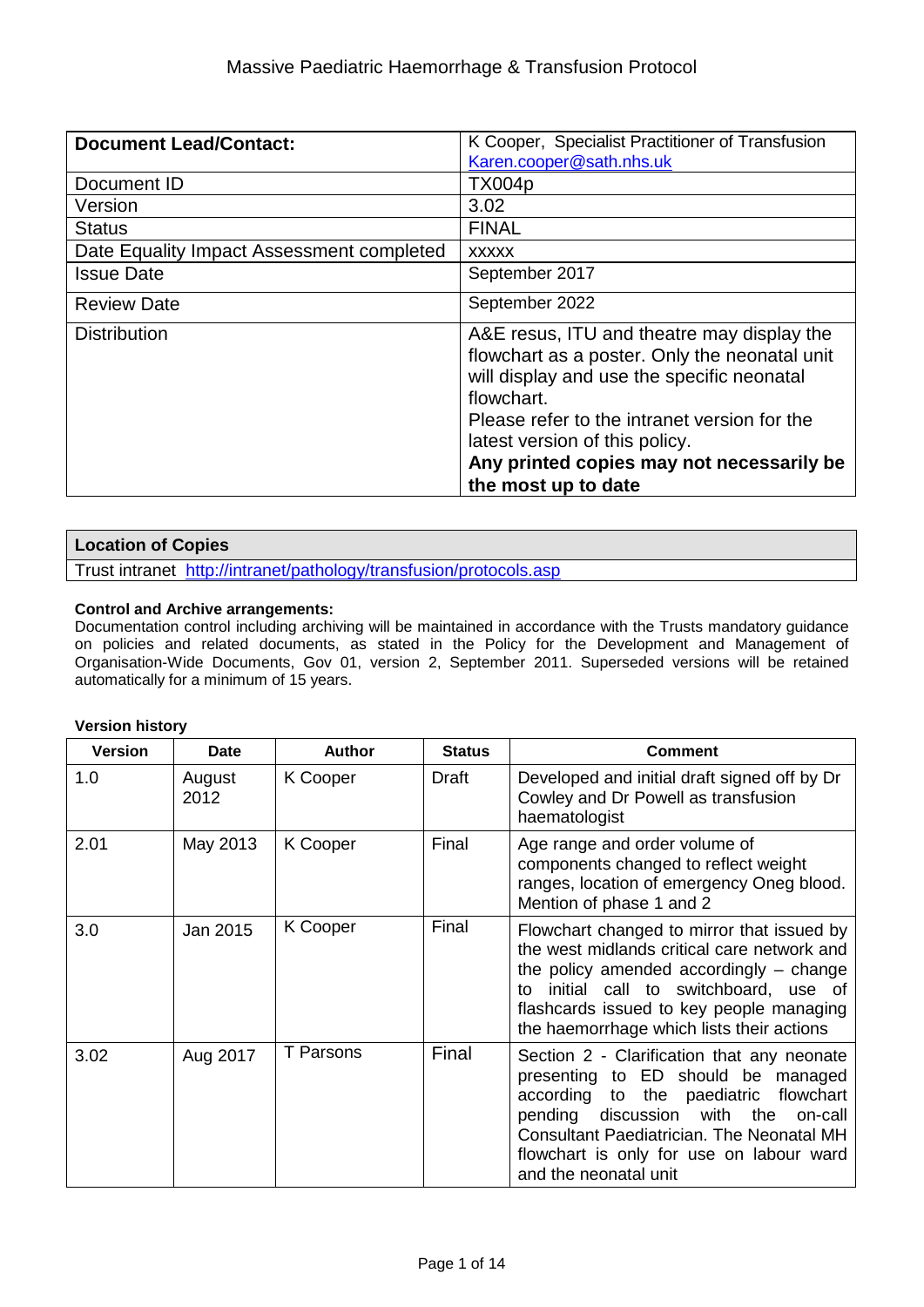| <b>Version No</b> | <b>Type of Change</b>                                        | <b>Date</b> | <b>Description of change</b>                                                                                                                                                                                                                                                                                                                                        |
|-------------------|--------------------------------------------------------------|-------------|---------------------------------------------------------------------------------------------------------------------------------------------------------------------------------------------------------------------------------------------------------------------------------------------------------------------------------------------------------------------|
| 3.01              | Addition of the neonatal<br>flowchart                        | Oct<br>2016 | Addition of flowchart which is only for use on the<br>neonatal unit and refers to their speciality policy and<br>clarification given in the overview section                                                                                                                                                                                                        |
| 3.02              | Minor amendment<br>following update issued in<br>APLS manual | Aug<br>2017 | Threshold for cryoprecipitate has changed from the<br>trigger of fibrinogen $<$ 1.5 to $<$ 1 (section 4.3 &<br>flowchart) and in the first box of the flowchart, added<br>severe significant bleeding - > 20ml/kg of volume<br>replacement. Update to immediate circulatory<br>management in line with APLS 7 <sup>th</sup> Edition (section 4.1)<br>and flowchart) |

**Review and Amendment log for minor changes**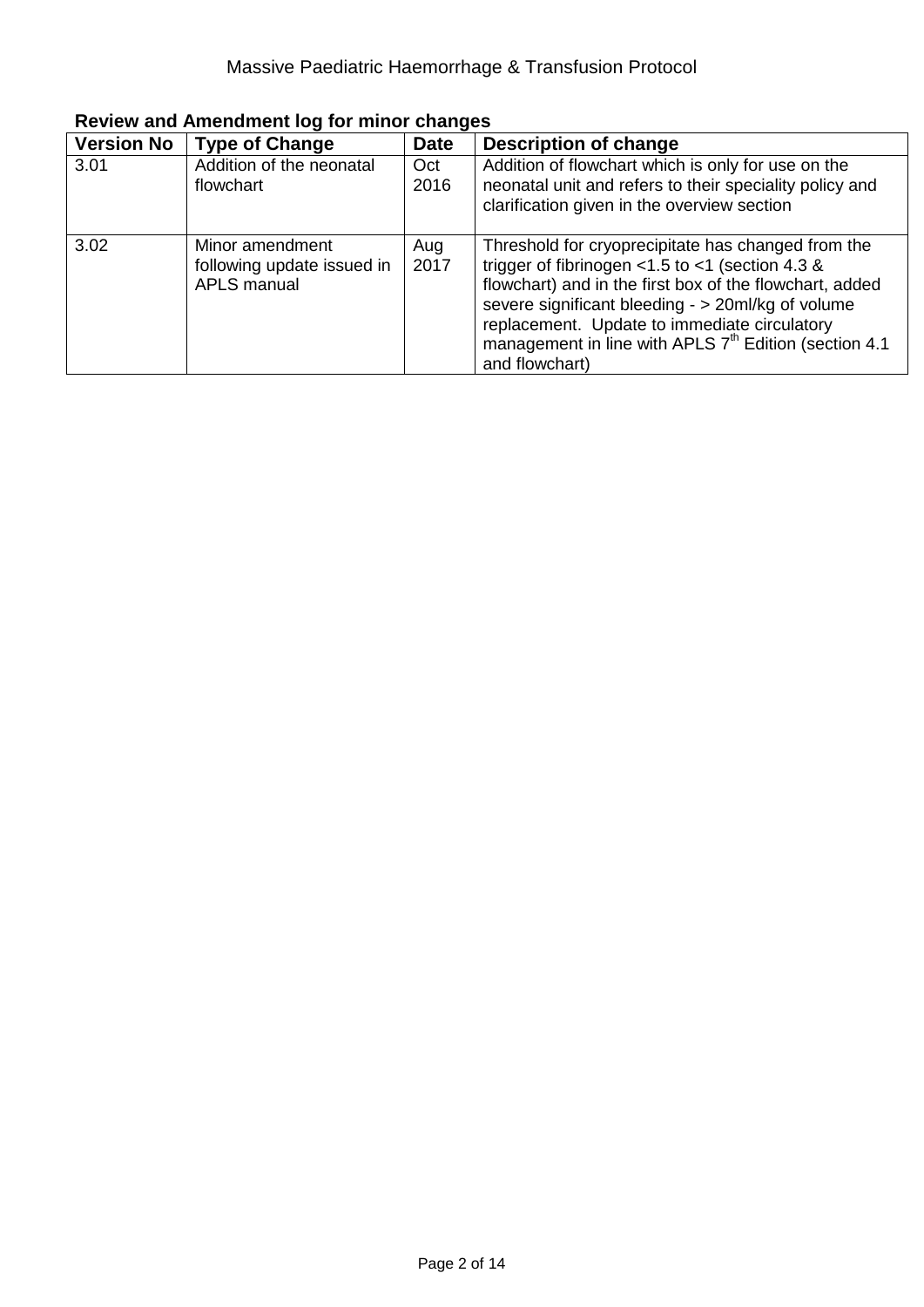## **Contents**

| 1              |      |                                                                                 |  |
|----------------|------|---------------------------------------------------------------------------------|--|
| $\overline{2}$ |      |                                                                                 |  |
| 3.             |      |                                                                                 |  |
| 4.             |      |                                                                                 |  |
|                | 4.1. |                                                                                 |  |
|                | 4.2. |                                                                                 |  |
|                |      |                                                                                 |  |
|                |      |                                                                                 |  |
|                |      |                                                                                 |  |
|                |      |                                                                                 |  |
|                |      |                                                                                 |  |
|                | 4.3  |                                                                                 |  |
|                | 4.4  |                                                                                 |  |
|                |      | Table 1a - Flowchart for management of the haemorrhaging patient (all areas     |  |
|                |      | Table 1b - Flowchart for management of the haemorrhaging patient (neonatal unit |  |
|                |      | Table 2 - Unanticipated Blood Loss in the theatre environment  11               |  |
| 5              |      |                                                                                 |  |
| 6              |      |                                                                                 |  |
| 7              |      |                                                                                 |  |
| 8              |      |                                                                                 |  |
|                |      |                                                                                 |  |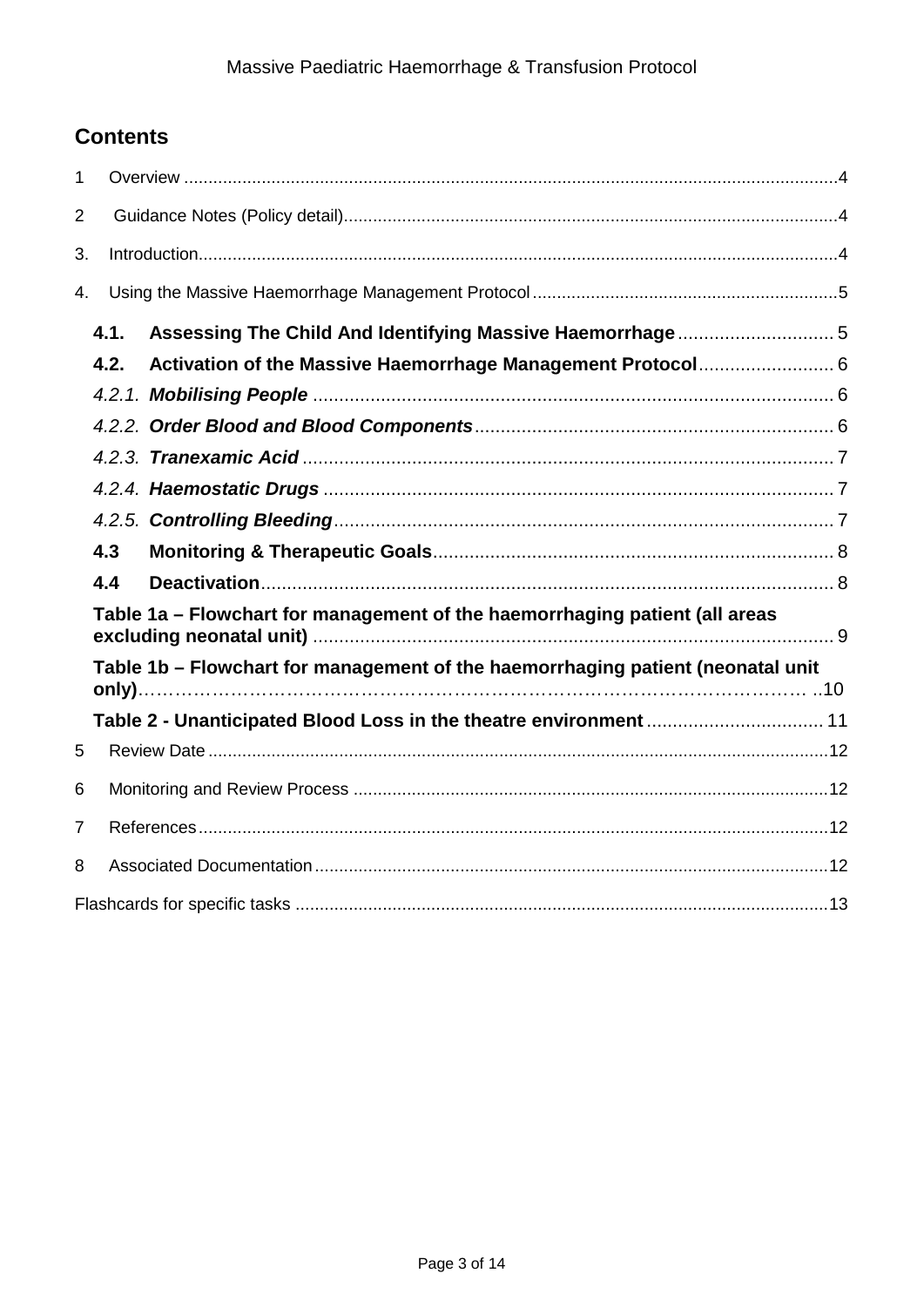## <span id="page-4-0"></span>**1 Overview**

This guideline is designed to assist clinical staff in the transfusion management of the haemorrhaging child. Neonates treated in an area other than the neonatal unit should still use the paediatric protocol, but contact a neonatologist immediately. It may also be used as an education tool as part of the management of trauma patients. This protocol is not meant to be followed in a set time frame, and is flexible in this respect. Telephone numbers, bleeps etc were correct at the time of review, but please be aware that these may change with short notice. Such changes will be altered in the policy as soon as viable.

## <span id="page-4-1"></span>**2 Guidance Notes (Policy detail)**

The information given is by no means exhaustive and is intended to assist practitioners where professional judgement is still required.

*NB; the neonatal unit, because neonates often have a selection of different requirements, will be following the same basic protocol, but have a specific neonatal flowchart. This will only be displayed in the unit and their Neonatal Guidelines Section and only pertains to neonates (see table 1b).*

#### *Age Range*

- The policy applies to children up to the age of 16 years
- There is a separate flowchart for massive haemorrhage in neonates up to age of 4 weeks for use on the neonatal unit.
- Any neonate presenting to the ED should be managed according to the paediatric flowchart pending discussion with the on-call Consultant Paediatrician who will liaise with the on-call Consultant Neonatologist if necessary
- Children who weigh <10kg should receive blood products in mls/kg as documented on the flowchart
- Children who weigh 10-60kg should receive blood products in units as documented on the flowchart
- Children >60kg should be managed on the adult flowchart

#### <span id="page-4-2"></span>**3. Introduction**

Massive haemorrhage in children is usually the result of major trauma. It is associated with significant mortality and therefore the urgent provision of blood for life threatening haemorrhage requires a rapid, focused approach.

#### Important points to remember:

- a. A child's circulating blood volume per kilogram body weight is higher than that of an adult but the actual volume is small. This means that in infants and small children a relatively small volume of blood loss can be critically important.
	- Infant 85ml/kg
	- Child 80ml/kg
	- Adult 70ml/kg

*The Massive Haemorrhage Management Protocol should be activated when >40ml/kg of volume replacement is required in any child with suspected ongoing haemorrhage (obvious bleeding or significant mechanism of injury)*

b. Extensive coagulopathy is often seen in situations which necessitate major transfusion. This occurs because of a number of factors that affect normal haemostasis including: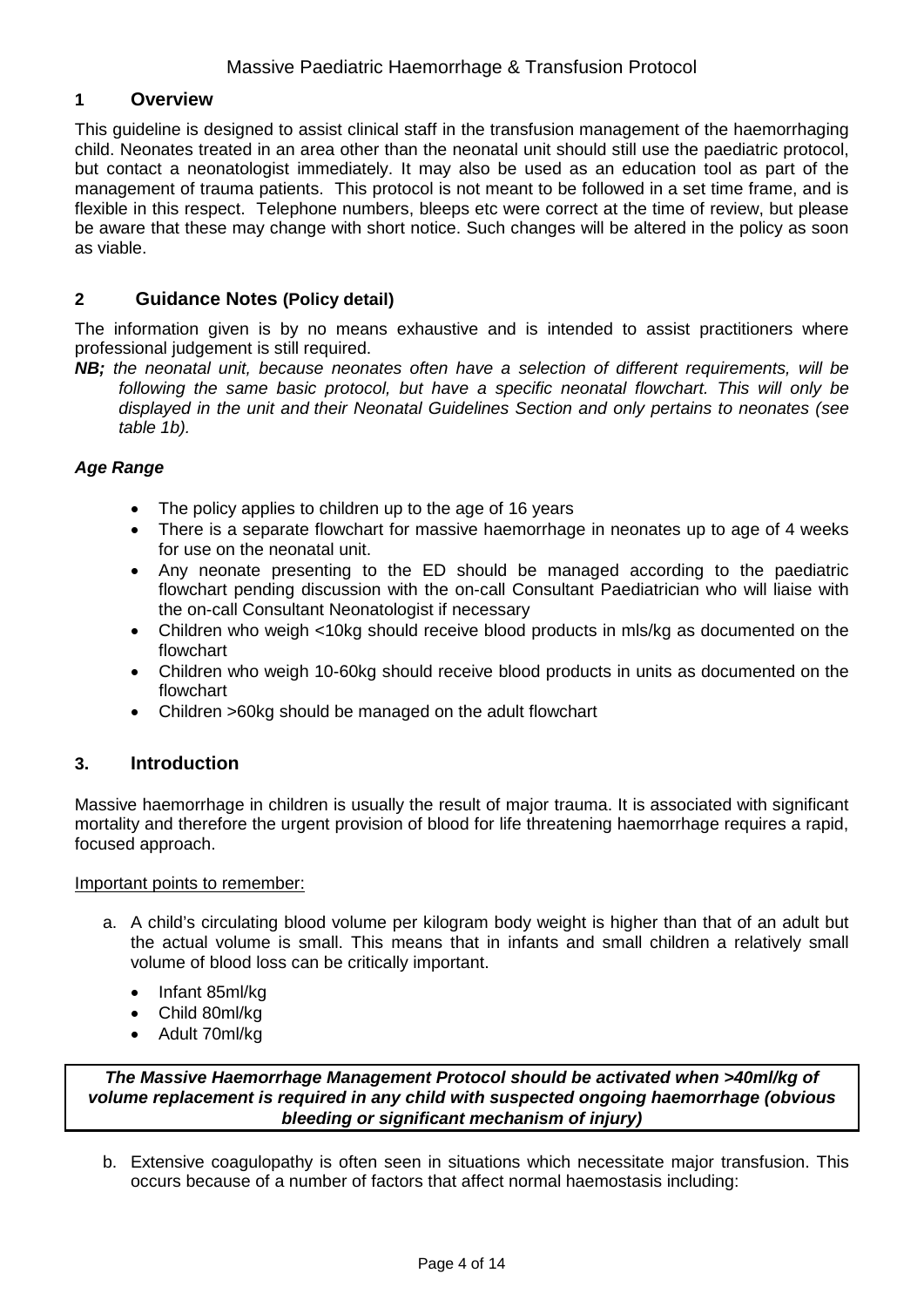## Massive Paediatric Haemorrhage & Transfusion Protocol

- Tissue factor release from the site of trauma and injured brain parenchyma and activation of the Thrombomodulin Protein C pathway as a result of systemic hypoperfusion
- Transfusion of packed red cells which lack platelets and clotting factors
- Haemodilution, hypothermia and citrate overload secondary to rapid transfusion

## Massive Haemorrhage Management Protocol

Activation of the Massive Haemorrhage Management Protocol mitigates the negative effects of transfusion and limits the development of coagulopathy by ensuring that appropriate blood components/products are transfused as quickly and as safely as possible.

## <span id="page-5-0"></span>**4. Using the Massive Haemorrhage Management Protocol**

The flowchart is a step by step guide to the management of massive haemorrhage in children including the administration of appropriate blood components, therapeutic goals and measures to stop on-going bleeding.

## <span id="page-5-1"></span>**4.1. Assessing the Child and Identifying Massive Haemorrhage**

#### **A. Assess Airway.**

- Check airway patency and support if required.
- Call for anaesthetics assistance if airway compromised.

#### **B. Assess Breathing.**

- Administer 15L/min of oxygen via a non-rebreathing facemask
- Record respiratory rate, oxygen saturations and examine the chest

#### **C. Assess the Circulation.**

- Record pulse, blood pressure and capillary refill time
- Obtain IV or IO access
- Send blood for FBC, U&E, bone, clotting inc. fibrinogen, G&S, gas and lactate

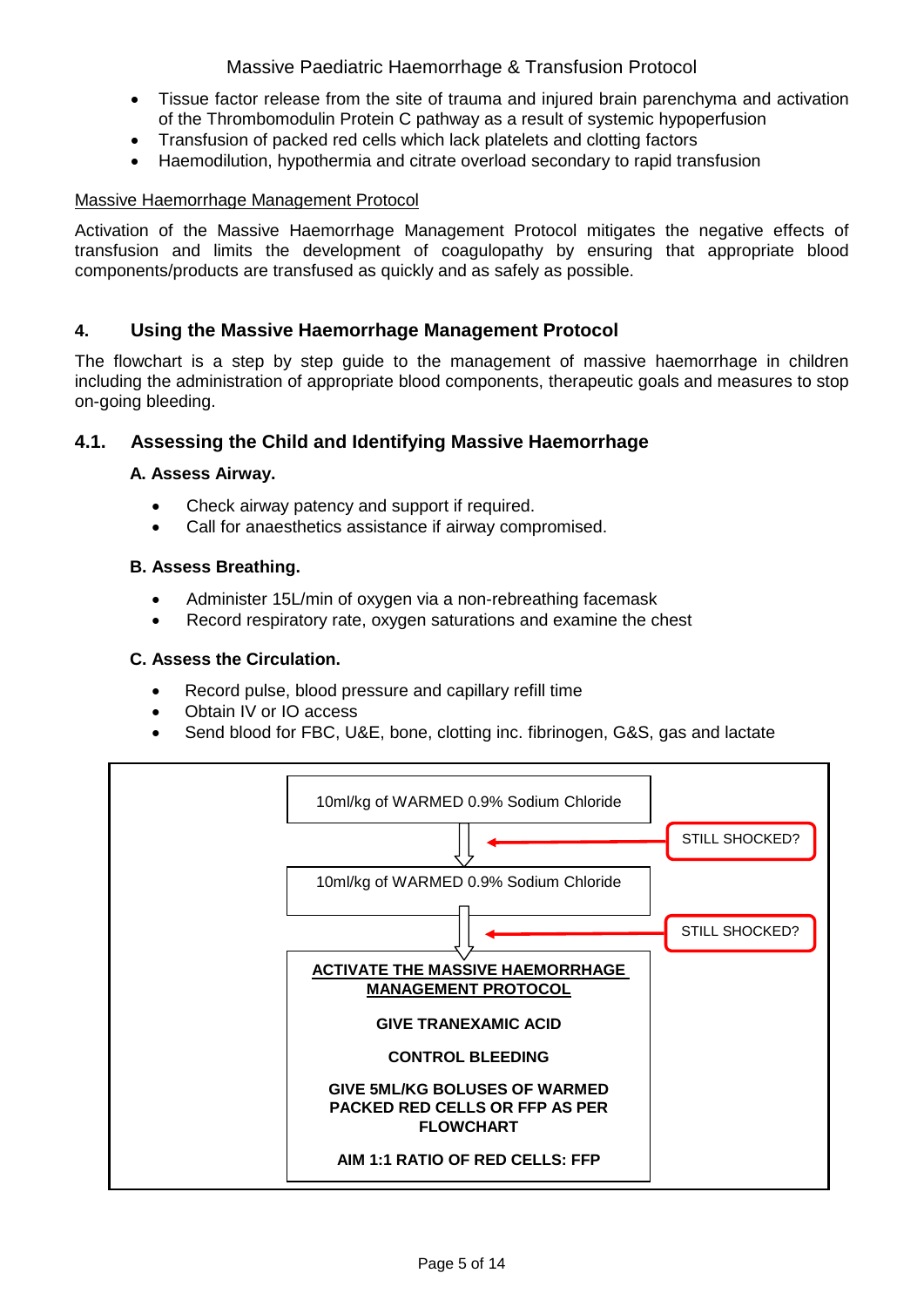## Massive Paediatric Haemorrhage & Transfusion Protocol

### <span id="page-6-0"></span>**4.2. Activation of the Massive Haemorrhage Management Protocol**

Activate if >20ml/kg of volume replacement is required in the first hour in a child with suspected ongoing haemorrhage (obvious bleeding or significant mechanism of injury)

#### <span id="page-6-1"></span>*4.2.1.Mobilising People*

- The lead clinician assigns each team member a role and issues them with the appropriate flashcard listing their duties:
	- **Team Leader**
	- **-** Communication Facilitator
	- **Fluid Resuscitator**
- The Communication Facilitator immediately dials 2222 and asks switchboard to activate the Paediatric Massive Haemorrhage Protocol and state location, direction for porter e.g go to location or blood bank . Switchboard will fast bleep a porter and blood bank.
- The Communication Facilitator should then ring blood bank to give the patient details including weight, state the urgency of the situation and request blood components according to the flowchart. The bleep should not be necessary as switchboard has sent the aircall message

| <b>PRH</b> | 4305 or 4306 | Out of hours bleep 115 |  |
|------------|--------------|------------------------|--|
| <b>RSH</b> | 3556 or 3542 | Out of hours bleep 512 |  |

- The Paediatric Consultant on Call should be informed if not already present
- Please remember the biomedical scientist in blood bank needs to be kept informed in order to efficiently provide the requirements for the patient. This includes any change in patient location and contact numbers

#### <span id="page-6-2"></span>*4.2.2.Order Blood and Blood Components*

(as Massive Haemorrhage Packs 1 & 2)

#### **A. Immediately life threatening bleeding, blood required immediately.**

- Use O negative blood for initial resuscitation and request further units of O negative from blood bank if group specific blood is not ready
- Emergency O negative blood is stored at the following locations in SATH:

| <b>PRH Issue Fridge</b>     | 2 Units O negative (fridge outside blood bank)                 |  |
|-----------------------------|----------------------------------------------------------------|--|
| <b>PRH Maternity Fridge</b> | 2 Units O negative .+ paedi pack which should only be used for |  |
|                             | <i>neonates</i> (fridge outside labour ward theatres)          |  |
| <b>PRH Theatre Fridge</b>   | 2 Units O negative (fridge in recovery entrance)               |  |
| <b>RSH Theatre Fridge</b>   | 2 Units O negative (fridge in inner lobby of changing rooms)   |  |
| <b>RSH Issue Fridge</b>     | 2 Units O negative (fridge outside blood bank)                 |  |

#### **B. Urgent bleeding**

- Group Specific blood available from blood bank in 30 minutes
- Full Cross Match blood available from blood bank in 60 minutes

#### **Fresh Frozen Plasma (FFP)**

- Ratio of units of FFP to units of RBC should be in the range of 1:1 or 1:2
- Requires 30 minutes to thaw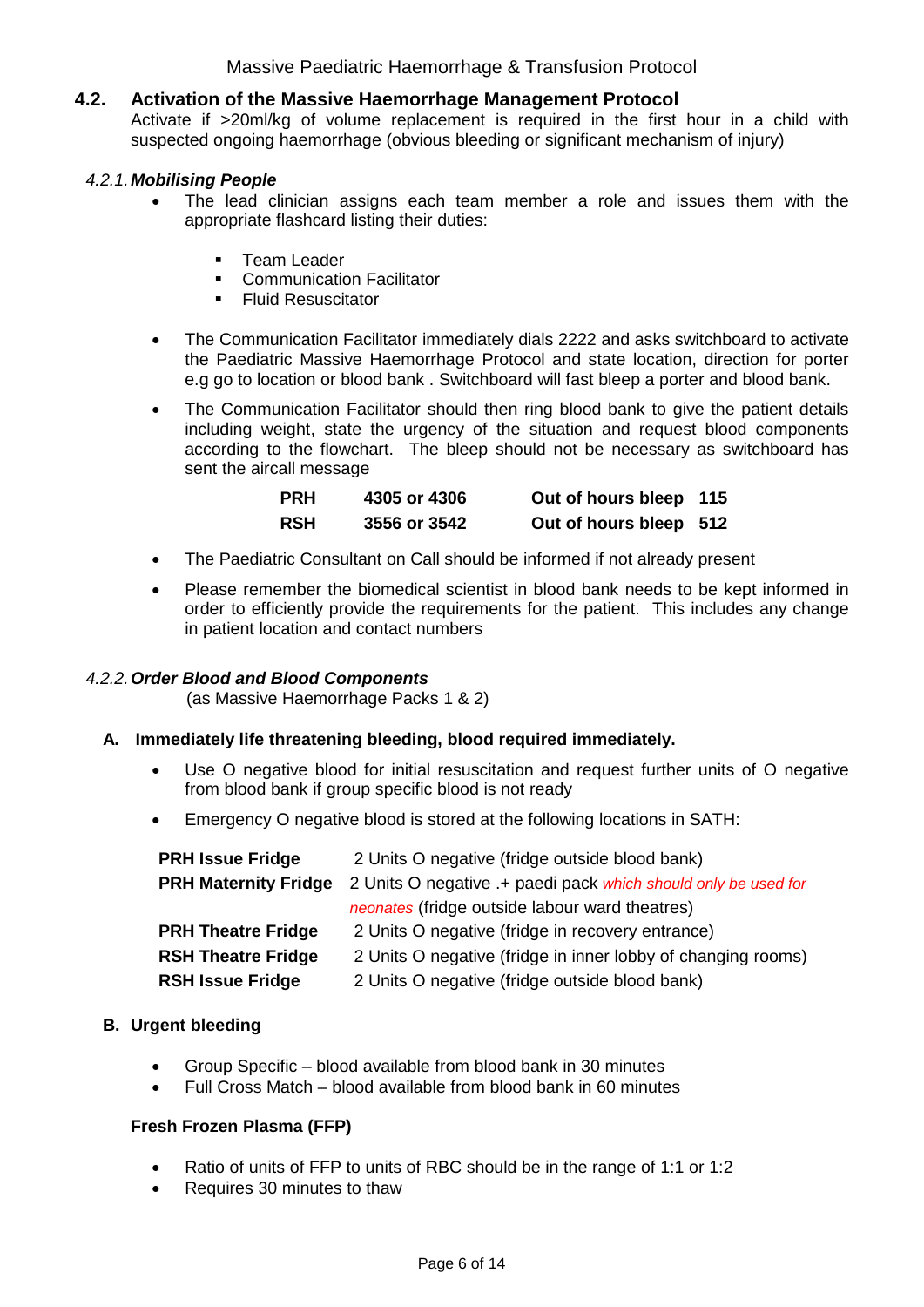#### **Platelets**

- Should be ordered with the second and subsequent issue of red cells Massive Haemorrhage Pack 2
- Request platelets sooner if there is multiple trauma, head injury, known thrombocytopenia, abnormal platelet function (aspirin), or persistent active bleeding
- Platelets are not kept in stock and generally need to come from Birmingham and may not be available for over 60 minutes.
- As always, close liaison with blood bank and the early involvement of a consultant haematologist is required.

#### **Cryoprecipitate (discuss with on-call Consultant Haematologist)**

- Fibrinogen deficiency may develop when > 1 TBV has been replaced
- FFP may provide enough fibrinogen without the need for cryoprecipitate
- If fibrinogen remains  $\langle 1g/L \rangle$  then give 5ml/kg (1 unit = 50mls)
- Requires 30 minutes to thaw

#### **Other drugs and blood products:**

#### <span id="page-7-0"></span>*4.2.3.Tranexamic Acid*

• Administer as soon as possible

**Loading dose: 15mg/kg (max 1g) diluted in 10ml of 0.9% Sodium Chloride as IV bolus over 10 mins**

**Maintenance infusion: 2mg/kg/hr (max 1g) for 8 hours or until bleeding stops (suggested dilution 500mg in 500mls of 0.9% Sodium Chloride)**

## **IF > 12years USE ADULT DOSING i.e. LOADING 1g AND MAINTENACE 1g OVER 8 HOURS**

#### <span id="page-7-1"></span>*4.2.4.Haemostatic Drugs*

- Always discuss with the Consultant Haematologist On Call (via switchboard)
- Consider if worsening coagulopathy or if the patient is known to have an inherited bleeding disorder or to be anti-coagulated
- Agents include Vitamin K, Prothrombin Complex Concentrate (Octoplex) and recombinant factor VIIa (NovoSeven)
- These products are ordered via blood bank and a request form is required and can be found in 'test search' in review

#### <span id="page-7-2"></span>*4.2.5.Controlling Bleeding*

- Direct pressure for external haemorrhage
- Application of tourniquet for traumatic amputation
- Stabilisation of long bone and pelvic fractures using splints
- Urgent endoscopic or surgical intervention
- Embolisation under radiological guidance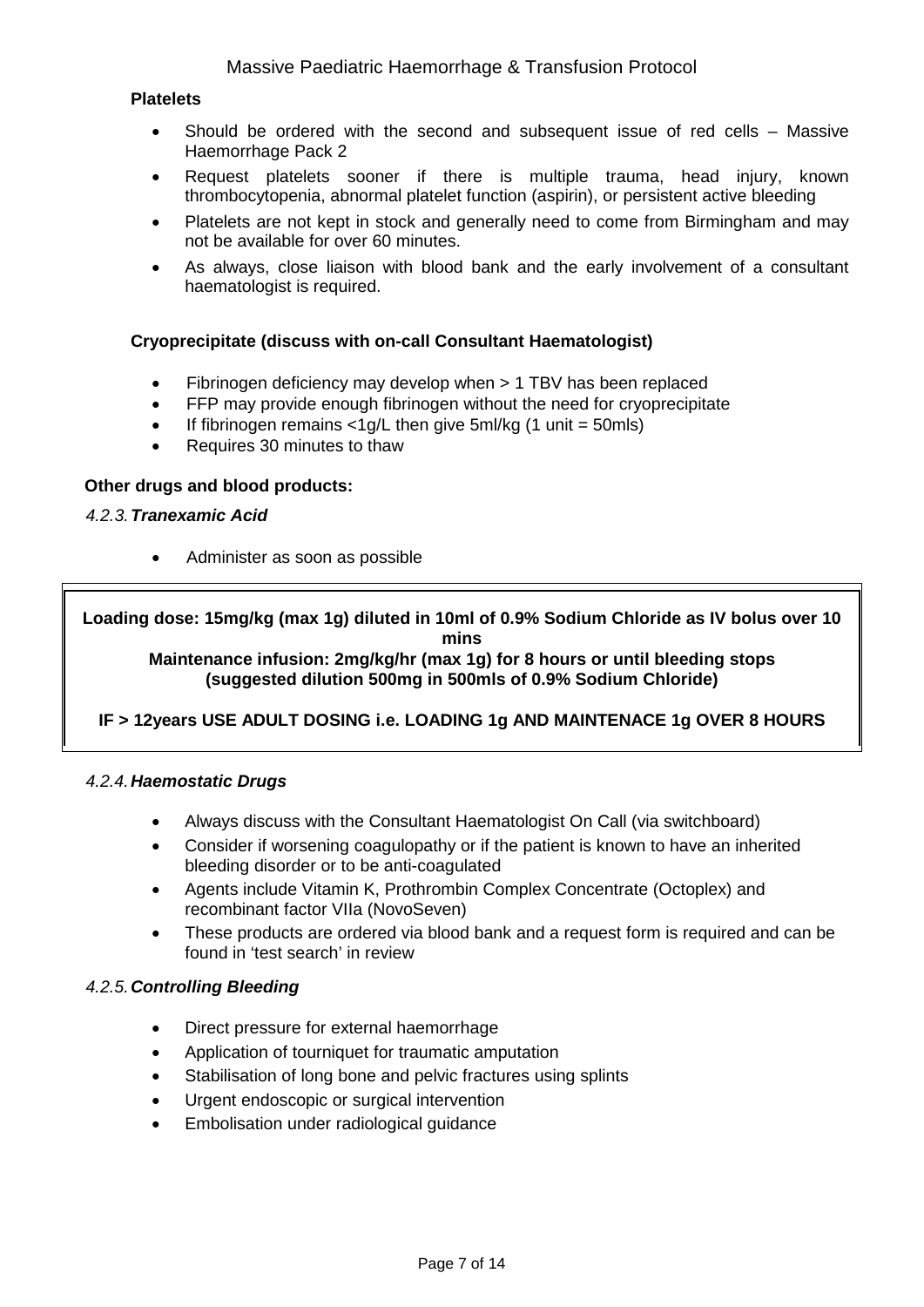## <span id="page-8-0"></span>**4.3 Monitoring & Therapeutic Goals**

- Continuous HR, ECG, RR, SpO2 monitoring
- Record temperature every 30 minutes
- Record non-invasive blood pressure every 5 minutes until stable
- Start a fluid balance chart including a tally of fluids & components administered
- Insert urinary catheter and document urine output hourly until stable
- Consider arterial and CVP monitoring
- Take blood for FBC, U&E, bone, clotting including fibrinogen, blood gas, lactate and blood sugar after each Massive Haemorrhage Pack

| Haemoglobin            | 80-100g/L (no more than 12g/L)                                                                                      |
|------------------------|---------------------------------------------------------------------------------------------------------------------|
| <b>Platelets</b>       | $>50$                                                                                                               |
| <b>PT</b> ratio        | < 1.5                                                                                                               |
| <b>APPT ratio</b>      | < 1.5                                                                                                               |
| <b>Fibrinogen</b>      | $>1$ g/L                                                                                                            |
| <b>Ionised Calcium</b> | >1 mmol/L                                                                                                           |
| <b>Potassium</b>       | 3.5-5 mmol/L                                                                                                        |
|                        | *Treat K <sup>+</sup> levels > 6 mmol/L with bolus of 0.1 unit/kg<br>insulin (Actrapid) and 10 ml/kg of 10% Glucose |
| pH                     | > 7.35                                                                                                              |
| Temperature            | $>36^{\circ}$ C                                                                                                     |

#### <span id="page-8-1"></span>**4.4 Deactivation**

- Bleeding controlled and patient stable
- Inform blood bank
- Track all blood components
- Return unused components to blood bank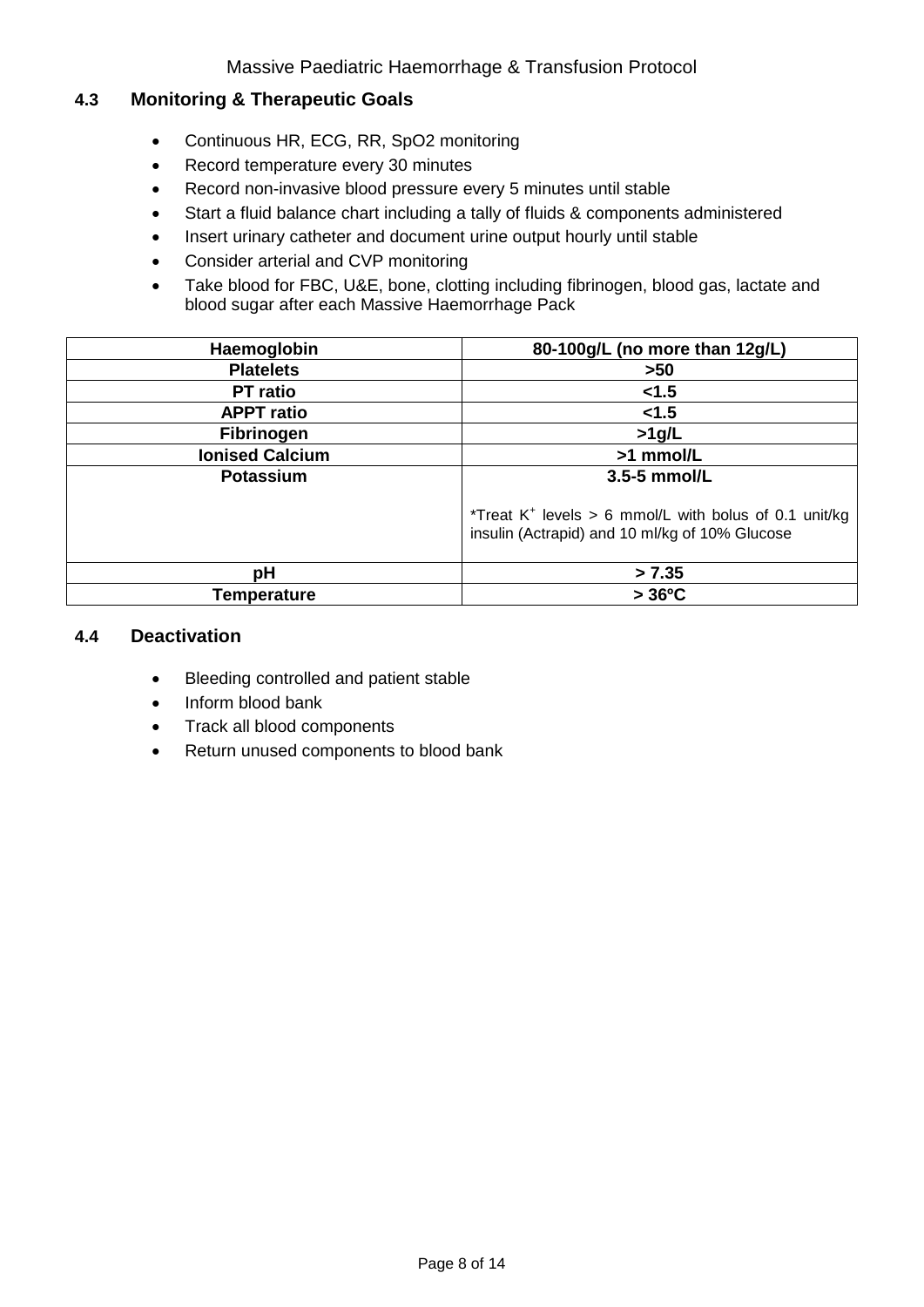## <span id="page-9-0"></span>**Table 1a – Flowchart for management of the haemorrhaging patient (all areas excluding neonatal unit)**

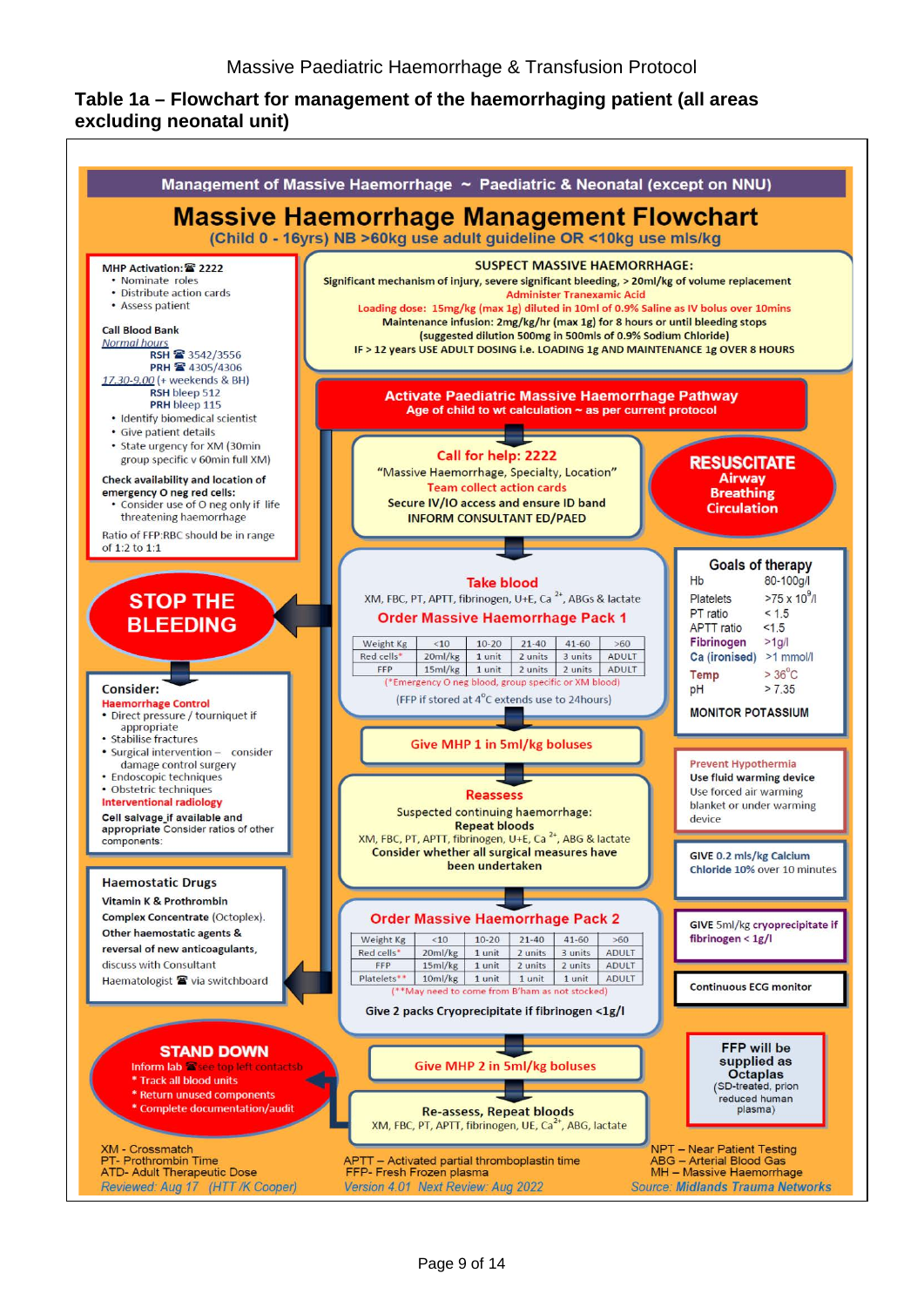## <span id="page-10-0"></span>**Table 1b – Flowchart for management of the haemorrhaging patient (display in labour ward and neonatal unit only)**

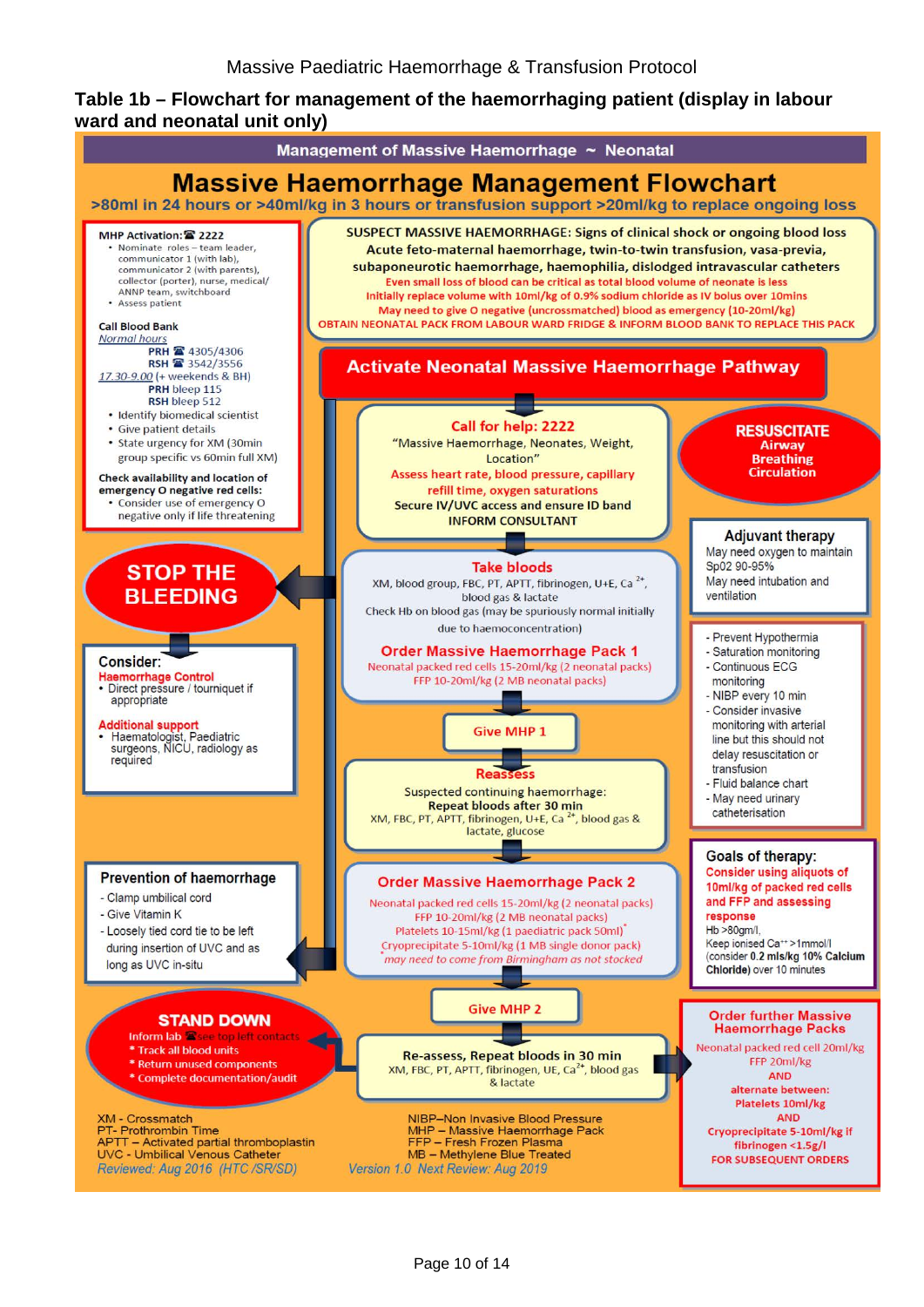<span id="page-11-0"></span>**Table 2 - Unanticipated Blood Loss in the theatre environment**

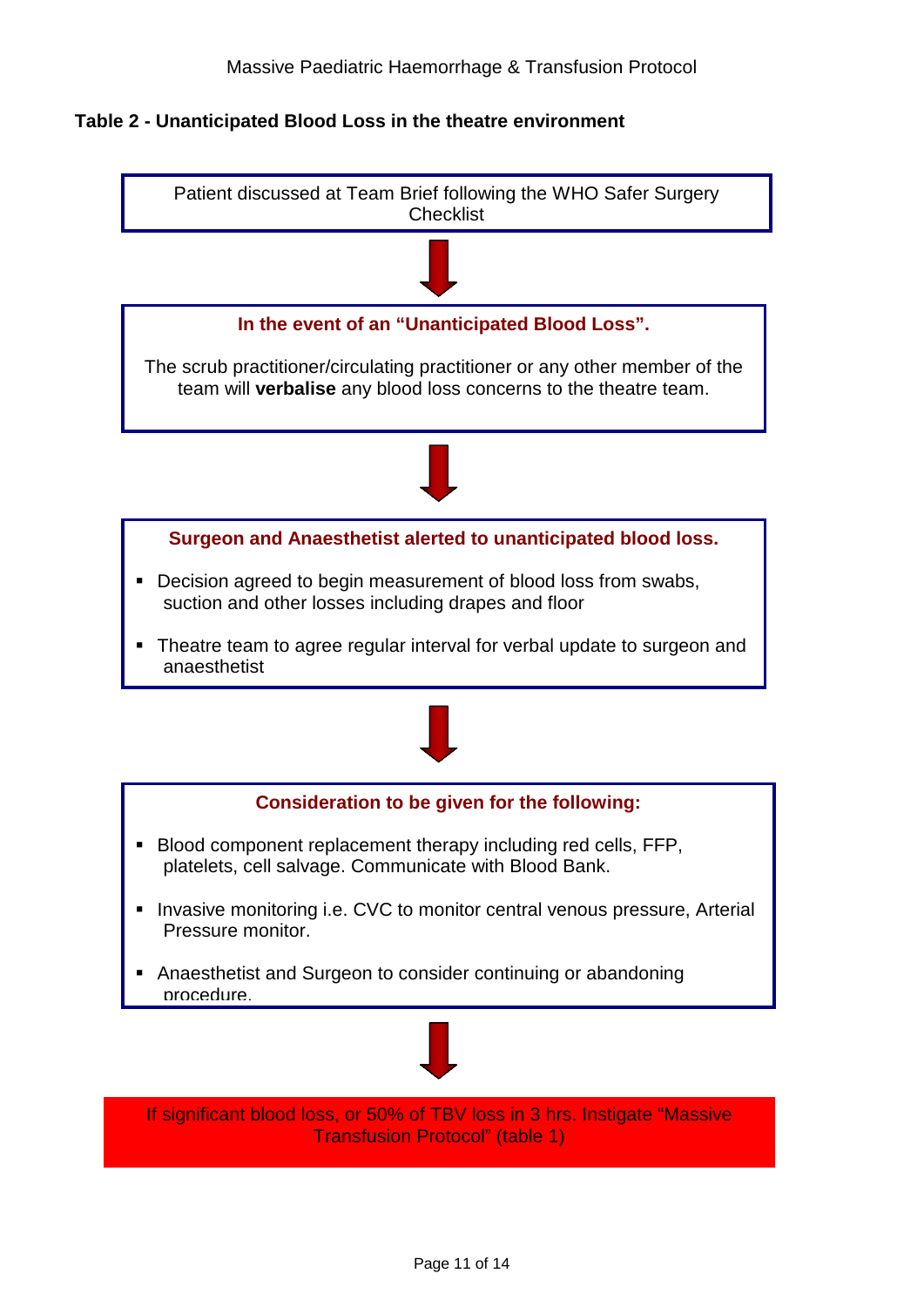## <span id="page-12-0"></span>**5 Review Date**

This policy will be reviewed every 3 years unless there are significant changes at either at national policy level, or locally.

## <span id="page-12-1"></span>**6 Monitoring and Review Process**

This guidance will be monitored by the clinical audit process. Activation of the massive transfusion protocol should be recorded via the laboratory MHP activation worksheet and reviewed quarterly via the HTC

## <span id="page-12-2"></span>*7* **References**

- Advanced Paediatric Life Support Manual 6th Edition, 2016. ALSG. Blackwell Publishing.
- Handbook of Transfusion Medicine 4th Edition (2007) The Stationery Office. [WWW.transfusionguidelines.org.uk/index.asp?Publication=HTM&Section=9&pa.](http://www.transfusionguidelines.org.uk/index.asp?Publication=HTM&Section=9&pa)
- Guidelines for the Blood Transfusion Services in the United Kingdom  $8<sup>th</sup>$  Edition (2013) <http://www.transfusionguidelines.org.uk/index.aspx?Publication=RB>
- British Committee for Standards in Haematology (2006). Management of massive blood loss, *British Journal of Haematology,* **135**, 634-641.
- British Committee for Standards in Haematology (2001). Guidelines for the clinical use of red cell transfusion; *British Journal of Haematology*, **113,** 24-31.
- British Committee for Standards in Haematology (2003). Guidelines for the use of platelet transfusions; *British Journal of Haematology*, **122**, 10-23.
- British Committee for Standards in Haematology (2004). Guidelines for the use of fresh-frozen plasma, cryprecipitate and cryosupernatant. *British Journal of Haematology*, **126**, 11-28. including amendments of 2005 and 2007
- British Committee for Standards in Haematology Guidelines for the administration of blood components, December 2009.
- The transfusion of blood and blood components in an emergency: National Patient Safety Agency Rapid Response Report NPSA/2010/RRR017 October 2010 <http://www.nrls.npsa.nhs.uk/resources/type/alerts/?entryid45=83659>
- Blood transfusion and the anaesthetist: management of massive haemorrhage. Anaesthesia 2010;95:1153-1161(www.aagbi.org).
- Australian Patient Blood Management Guideline Module 1 Critical bleeding / massive transfusion 2010.
- Management of bleeding following major trauma: an updated European Guideline Critical Care 2010,14:R52 Rossaint R et al
- Johansson PI et al. Proactive administration of platelets and plasma for patients with a ruptured abdominal aortic aneurysm: evaluating a change in transfusion practice Transfusion 2007: 47; 593-8
- Serious Hazards of Transfusion (SHOT) reports 2013.
- Blood Administration Document, version 2; Birmingham Children's Hospital NHS Trust (April 2004)
- West Midlands Regional Training Package For Safe Transfusion Practice, version 3 (February 08); Module 13.
- CRASH 2 study: Tranexamic acid and trauma patients. Lancet 2011;vol 377 (9771) 1096-1101

#### <span id="page-12-3"></span>*8* **Associated Documentation**

**BBMTP - Massive Transfusion Protocol (laboratory)**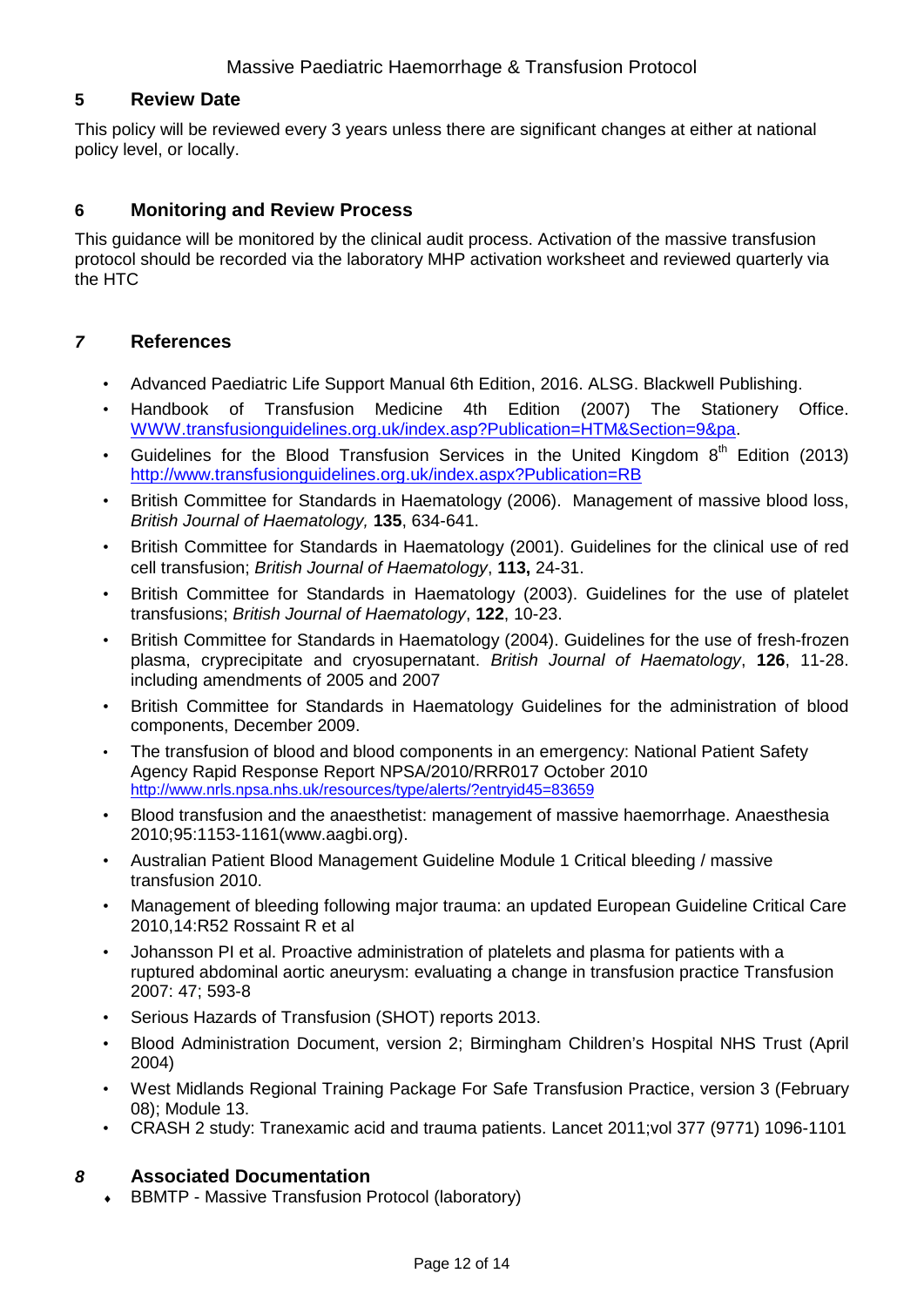<span id="page-13-0"></span>

| <b>Flashcards for specific tasks</b>                                                                                                             |                                                                                                                                                                               |  |  |
|--------------------------------------------------------------------------------------------------------------------------------------------------|-------------------------------------------------------------------------------------------------------------------------------------------------------------------------------|--|--|
| <b>TEAM LEADER</b>                                                                                                                               | <b>COMMUNICATION FACILITATOR</b>                                                                                                                                              |  |  |
| Activate the massive haemorrhage                                                                                                                 | Ensure 2222 has been carried out                                                                                                                                              |  |  |
| protocol (2222, state speciality)<br>Assign roles for communication and IV                                                                       | • Phone (bleep if no answer) blood bank<br>(numbers on reverse of this card)                                                                                                  |  |  |
| resuscitation<br><b>Ensure the following;</b>                                                                                                    | o Give patient details                                                                                                                                                        |  |  |
| Patient has IV access x 2<br>Tranexamic acid has been/is administered<br>Blood samples to lab (utilise porter)<br><b>Early consideration of;</b> | $\circ$ State urgency – (may just require red<br>cells initially and will phone for FFP if<br>bleeding not under control by $\frac{3}{4}$ of<br><i>initial issue of RBC</i> ) |  |  |
| Methods of haemorrhage control (e.g.                                                                                                             | $\circ$ Ordering pack 1 = RBC +FFP as wt chart<br>o Order pack 2 & subsequent packs as<br>required = $RBC + FFP + platelets$ as wt<br>chart                                   |  |  |
| early activation)<br>theatre/endoscopy/radiology/cell salvage<br>Temperature control & aims for therapy                                          |                                                                                                                                                                               |  |  |
| (monitor hyperkalaemia)                                                                                                                          | • Co-ordinate porter to collect<br>components                                                                                                                                 |  |  |
|                                                                                                                                                  | • Contact consultant if not in attendance                                                                                                                                     |  |  |
|                                                                                                                                                  | • Contact theatre/other depts as required                                                                                                                                     |  |  |
|                                                                                                                                                  | • PHONE BLOOD BANK WHEN                                                                                                                                                       |  |  |
|                                                                                                                                                  | <b>COMPONENTS NO LONGER REQUIRED</b>                                                                                                                                          |  |  |
|                                                                                                                                                  | $RBC = red blood cells,$<br>$FFP = fresh$ frozen plasma                                                                                                                       |  |  |
|                                                                                                                                                  |                                                                                                                                                                               |  |  |
| <b>FLUID RESUSCITATION FACILITATOR</b>                                                                                                           | <b>MASSIVE</b>                                                                                                                                                                |  |  |
| Blood warmer if red cells administered                                                                                                           | <b>HAEMORRHAGE</b>                                                                                                                                                            |  |  |
| >50mls/kg/hr (e.g. >100ml/min or via a<br>central line)                                                                                          |                                                                                                                                                                               |  |  |
| <b>Fluid chart</b>                                                                                                                               | <b>PROTOCOL FLASHCARDS</b>                                                                                                                                                    |  |  |
| o Tally of components/fluid administered<br>(as components will not arrive together<br>as a pack)                                                | PLEASE ALLOCATE EACH OF THE 3<br><b>CARDS TO EACH PERSON</b>                                                                                                                  |  |  |
| Make team leader aware of number<br>components given, >10 units red blood<br>cells, consider 10% calcium chloride                                | <b>CARRYING OUT THIS SPECIFIC</b><br><b>ROLE</b>                                                                                                                              |  |  |
| Return unused components to blood<br>fridge/blood bank (preferably within the<br>30 min rule)                                                    | PLEASE RETURN THESE CARDS TO THE DRIP STAND<br><b>HANGER ON THE RESCUSCITATION TROLLEY</b>                                                                                    |  |  |
| Complete audit form                                                                                                                              |                                                                                                                                                                               |  |  |